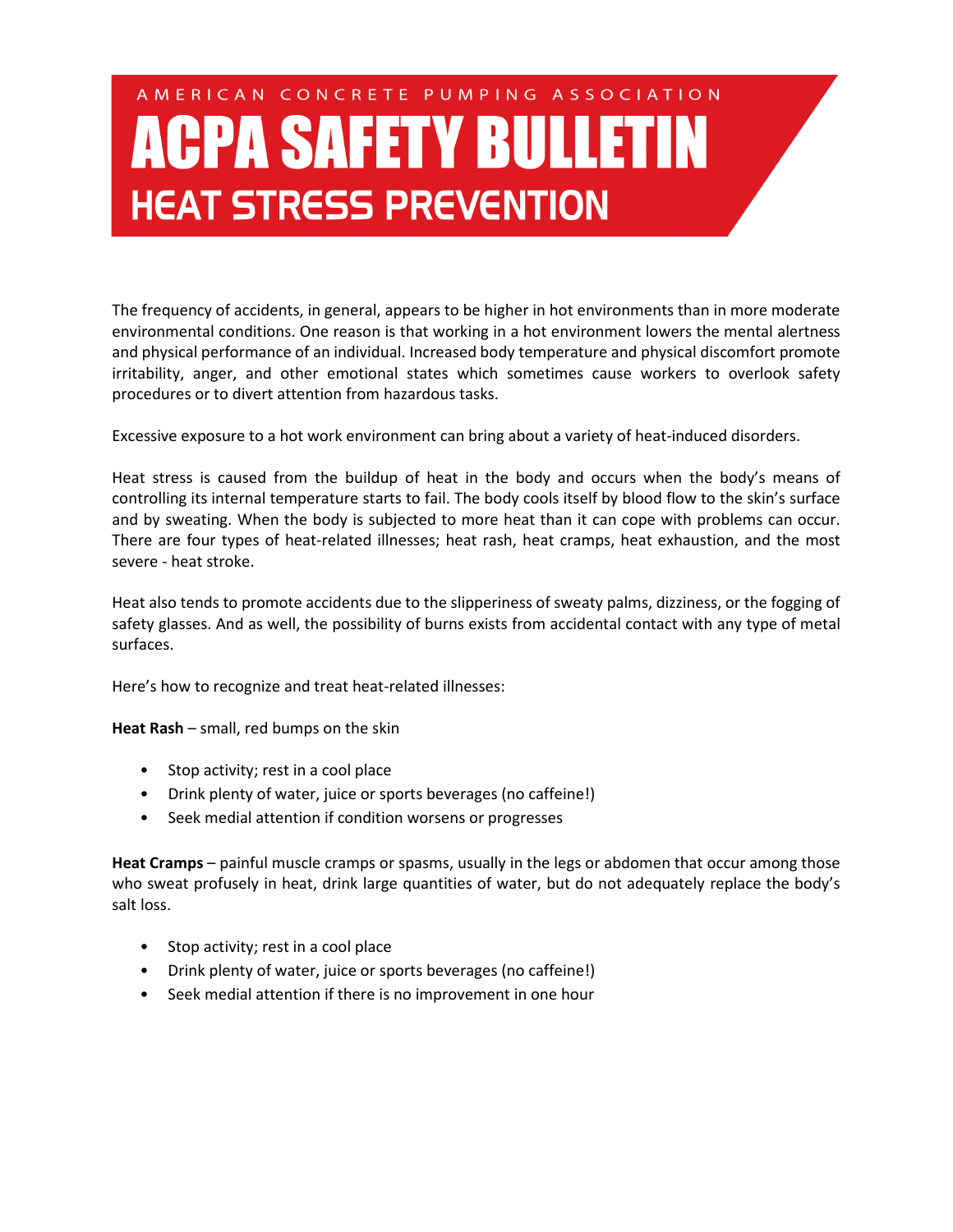**Heat Exhaustion** – the body's response to the loss of large amounts of fluid by heavy sweating, sometimes with excessive loss of salt. The victim's skin is clammy and moist, and the complexion is pale or flushed. The victim may still sweat, but experiences headache and blurred vision, or dizziness. In extreme cases, the victim may vomit or lose consciousness

- Notify a supervisor and call 911
- Stop activity; rest in a cool place
- Drink plenty of water, juice or sports beverages (no caffeine!)
- Remove unnecessary clothing or loosen clothing
- Shower or sponge with cool water

**Heat Stroke** – the body's temperature regulatory system fails and sweating becomes inadequate. Victim's skin is hot, usually dry, red, or spotted. Body temperature usually rises to 105 degrees Fahrenheit or higher, and the victim is mentally confused, delirious, or could even be unconscious or convulsing. Unless the victim receives quick and appropriate treatment, death can occur.

- Notify a supervisor and call 911 immediate hospitalization is required
- Remove the victim to a cool area
- Thoroughly soak the victims clothing with water and vigorously fan the body to
- increase cooling
- Do not attempt to give the victim anything by mouth it will not stay down

## **Prevention**

You can help prevent heat-related illnesses and accidents by taking these simple steps:

- Make sure cool water is readily available. Workers should drink at least 5 to 8 oz. of water every 15-20 minutes or a similar drink such as Gatorade and sports drinks.
- Refrain from drinking caffeinated drinks such as iced tea or soda pop and especially energy drinks which amplify the effects of heat stress. Caffeine actually works in the reverse and can cause dehydration.
- Wear breathable, light colored clothing that will protect from the direct sunlight and wear gloves when coming into contact with metal or other hot surfaces.



- Sufficient sleep and good nutrition help in maintaining a high level of heat tolerance. Workers who may be at a greater risk are the obese, the chronically ill, and older individuals.
- Workers taking any type of medications should consult with their physician to see if any side effects could occur during excessive heat exposure.
- Educate your workers on how to deal with extreme heat conditions and on how to recognize the early warning signs of heat stress and act quickly.